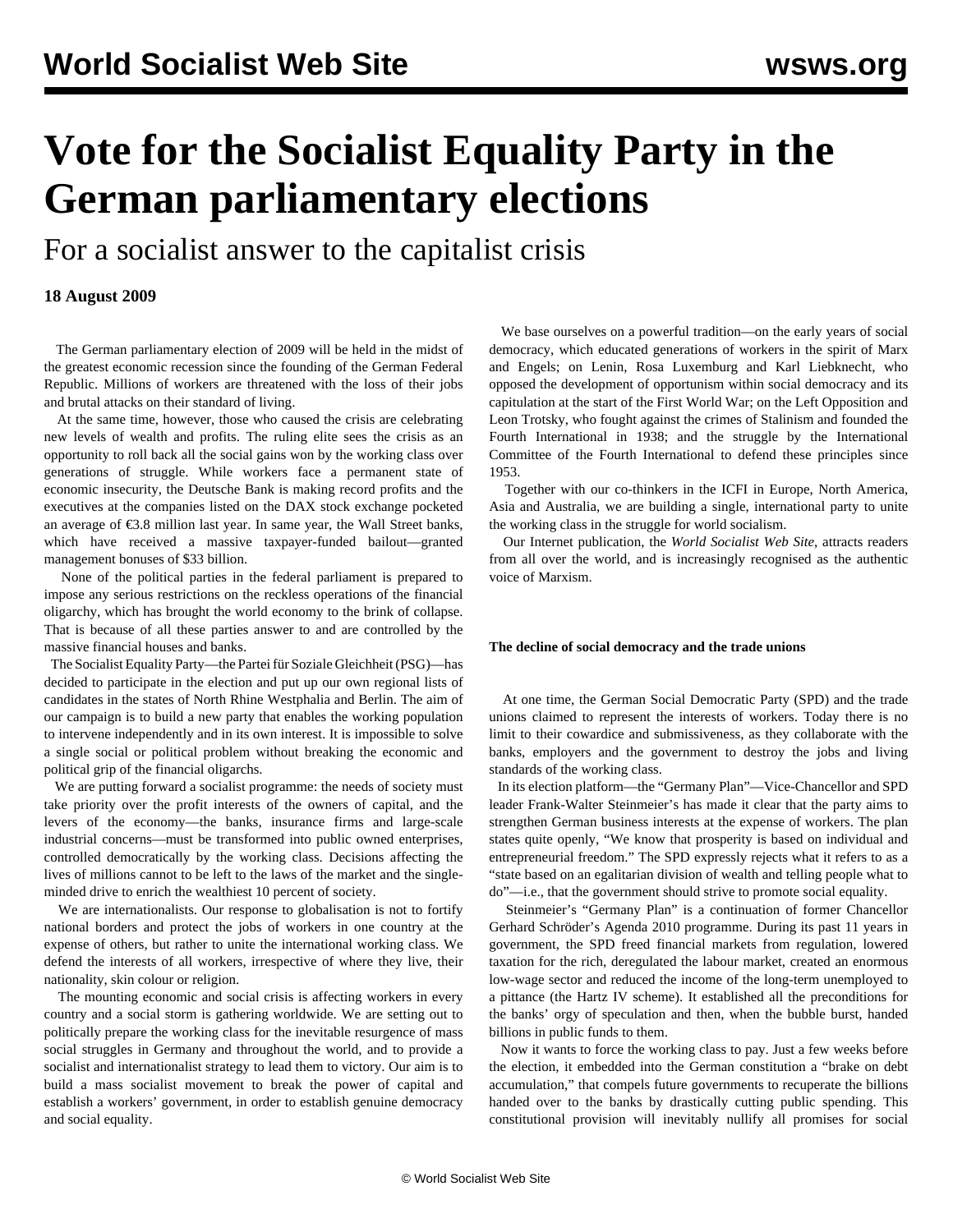improvements made in the election as soon as the polling booths close on September 27.

 The trade unions and their members on the works councils—closely linked to the SPD—function as management's most effective weapon for the increase in the exploitation of workers. Typical of this is the conduct of IG Metall and its works council at Opel. For weeks, they have offered to back the sale of GM's European division to whatever financial shark is ready to assure the interests of the union apparatus. The sacrifice of 12,000 jobs is no problem, so long as the positions and incomes of the IG Metall officials remain secure. This so-called "union" refuses to mobilise workers throughout the car industry to jointly defend their jobs. The principle of solidarity has long since been replaced by the struggle of every individual worksite against all others. The trade union functionaries have become co-managers, who sabotage every joint struggle and are well compensated for betraying the workers they claim to represent.

 The most malignant form of this decay is to be found in Oscar Lafontaine's Left Party. It has transformed the principle, "Talk left-wing, act right-wing" into a party programme. The Left Party loudly complains about "social injustice," but actively promotes it wherever it assumes a position of power. No other federal state has continually cut back on welfare and public spending more than Berlin, where the Left Party has ruled in coalition with the SPD for eight years. Notwithstanding its occasional use of socialist sounding phrases, the Left Party is a defender of capitalist property relations and offers no alternative to the government's bank rescue programme.

 Various groups calling themselves "socialist"—such as Socialist Alternative (SAV) and marx21— have joined the Left Party. They claim, with their support, it will be possible to build a movement reflecting the interests of the workers. This is fundamentally false. The real role of the Left Party is to suppress the rise of a genuine socialist movement by encouraging illusions in the possibility of reforming capitalism. This can only lead to disappointment and defeat, from which right-wing forces can profit.

 The SEP regards the Left Party as a political opponent. Our aim, to build an independent political movement of the working class, can only be realised by breaking with the SPD and the Left Party and leading a rebellion against the trade unions.

 The present crisis did not simply appear out of the blue. It is the product of a historically obsolete social system. The same contradictions that plunged humanity into the barbarism of the two world wars and fascism between 1914 and 1945 are breaking to the surface once again. The private ownership of the means of production cannot be reconciled with the modern production process, which binds millions of people together and makes them dependent on each other. The division of the world into competing nation-states is incompatible with the global character of modern production.

 Although the stock exchanges are currently celebrating rising share prices, all serious analyses of the situation shows that the full extent of the crisis has yet to come. Leading economic institutes calculate the German economy will shrink by 6 percent this year, while the number of unemployed will increase dramatically. If the "hidden" unemployed are included, then six million people are already out of work today with another two million forced to work short-time or facing an acute threat of joblessness.

 Meanwhile, the low-wage sector is expanding rapidly. Some 6.5 million people—more than every fifth employee—is working for an hourly payment under €9.62 in western Germany and €7.18 in eastern Germany. About 1.2 million workers earn less than €5 per hour. The low-wage sector serves as an instrument for the continual reduction of standard wages.

 Low wages and mounting unemployment directly affect public budgets. While revenue from taxes decreases, expenditure on the unemployed and short-time workers is increasing. By the end of next year, budget deficits

of €50 billion are expected, due to rising unemployment and health insurance costs. Experts from the Ministry of Finance calculate that the total shortfall in tax revenue for federal, state and municipal governments will amount to €300 billion over the next three years.

 In order to recover these enormous sums, as well as the even greater amounts associated with the bank rescue programmes, every future government—regardless of the outcome of the federal election—will seek to enforce drastic austerity, the likes of which have never been seen.

#### **Socialism or barbarism**

 The SPD, the CDU-CSU Union (Christian Democratic Union and Christian Social Union), the Greens and even the FDP (Free Democratic Party) swear in unison that they are seeking to revive the "social market economy" of Ludwig Erhard, the CDU post-war minister of economics under Konrad Adenauer. But the post-war economic upturn that made possible improved social conditions under capitalism was only an historical interlude, which cannot be repeated. The postwar boom was based on exceptional circumstances—new opportunities to extend economic activity, owing to the massive destruction of the Second World War; the strength of American capitalism; as well as the suppression of every revolutionary movement of the masses by the Stalinist bureaucracy and the Communist parities under its control. Above all, the wealth of the American bourgeoisie and the weakness of the European bourgeoisie, discredited due to its association with fascism, enabled the official labour movements of the time to win major, but as time has shown, temporary concessions.

 Since then, the international situation has undergone a fundamental change. Today, American capitalism is at the centre of the crisis. Pressed by business rivals in Asia and Europe and deeply in debt, it tries to compensate for its economic weakness by exercising its superior military strength. The consequences are the imperialist wars in Iraq and Afghanistan.

 At the beginning of the 1980s, the bourgeoisie initiated a worldwide offensive against the working class. Confronted with the globilisation of production and deregulation of financial markets, the nationally based trade unions and reformist parties transformed themselves into servile adjutants of their "own" capitalist classes. Since then, wages and social expenditure have stagnated, while executive compensation has rocketed.

 Social inequality has assumed breathtaking dimensions. The wealthiest 10 percent of the German population possesses half of all social assets, while the poorer half owns just 2 percent. Some 2.5 million children and teenagers live on the level of welfare recipients. Every sixth child of the almost 2.5 million children under 15 lives in poverty. Social contradictions are even more glaring in the US.

 All inhibitions on the part of the bourgeoisie were dispelled with the collapse of the Soviet Union and the former East German GDR (Stalinist German Democratic Republic) in the early 1990s. Its triumphant money making orgy knew no limits. Banks and hedge funds undertook foolhardy financial operations to rake in extraordinary profits. Bankers and business managers drew salaries, amounting to tens of millions. Now this speculative bubble has burst. The true face of capitalism is there for all to see. What was once glibly described as the "open" or "social economy" is now exposed as the crass dictatorship of finance capital.

 Twenty years after the fall of the Berlin Wall, the global crisis of capitalism has destroyed the myth that socialism failed and, therefore, there was no alternative to capitalism. It was not socialism that failed in the USSR and the GDR but the despotic attempt of a privileged bureaucracy to establish the semblance of a socialist society within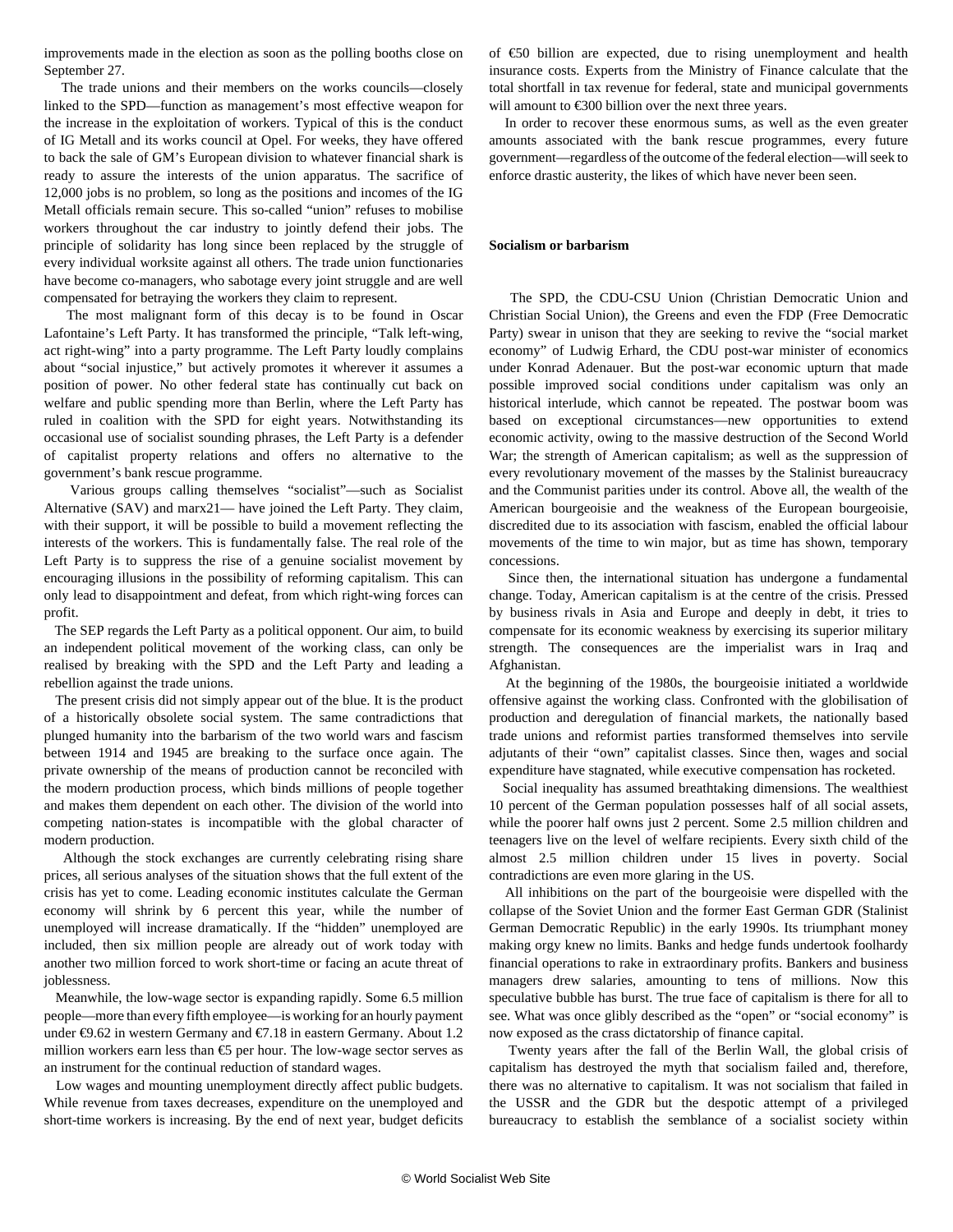national boundaries. Genuine communists were persecuted by the Stalinist bureaucracy and, in the Moscow show trials of 1937-1938, murdered on a massive scale. There was no democracy for workers. Yet, workers' democracy and the cooperation of the world's producers, based on the utilization of the highest developments in science and technology, is the precondition for genuine socialism.

 The devastating crisis in Eastern Europe has now made clear that the introduction of capitalism represented a colossal step backwards. A small elite, consisting of nouveau riche and former Stalinists, expropriated social property and now basks in wealth, while broad layers of the population are condemned to misery.

 As is well known, on the eve of the French revolution the feudal aristocracy was unwilling to give up its wealth and privileges. The financial aristocracy is behaving in a similar manner today. It reacts to the crisis by intensifying its attacks on the working population and escalating its conflicts with international rivals. Everywhere there is a growing trend towards militarism and the building up the repressive apparatus of the state.

 As was the case in the first half of the last century the crisis of capitalism confronts mankind with the alternative: socialism or barbarism. Not a single social or political problem can be solved without breaking the grip of finance capital. The crisis cannot be overcome by patching up capitalism. What is necessary is a social transformation and the building of a socialist society.

What we stand for:

#### **For the political independence of the working class**

 A socialist transformation presupposes that the mass of the population consciously intervenes in political life. The PSG aims to establish the political conditions and programmatic basis for precisely such an intervention.

 We support all initiatives—strikes, factory occupations and mass demonstrations—that strengthen the self-confidence of workers and challenge the autocratic power of the parasites in the political establishment and big business. Such struggles can be successful, however, only if they are conducted independently of the Social Democratic Party (SPD) and the trade unions. The leadership of these struggles cannot be left to the bureaucratic apparatuses. Instead, independent, democratically elected strike committees and workers councils must be developed, which are elected by rank and file workers and directly answerable to the working class.

 The economic crisis heralds a new epoch of international class battles. Increasingly, workers and young people can see that a struggle for their rights and interests is unavoidable. The official ideology, which states there is no alternative to the free market economy, has suffered a heavy blow as a result of the crisis. There have already been violent social confrontations in many European countries.

 We aim to develop a party that bases itself on the strategic experiences of the international socialist movement. Without understanding the causes of the victories and the defeats of the workers' movement in the 20th Century—the German disaster of 1933, when the rightwing policy of the SPD and the ultra-left course of the KPD opened the road for Hitler's victory—it is impossible to develop a serious revolutionary orientation today. These experiences are embodied in the Fourth International and the Left Opposition, which took up the struggle against Stalinism in 1923 under the leadership of Leon Trotsky. Since then the Trotskyist movement has conducted an indefatigable struggle for the defence of Marxist principles, which are now confirmed by current developments.

#### **For the socialist transformation of society**

 Modern, global productive forces provide all the material conditions for overcoming poverty and backwardness all over the world and significantly raising mankind's living standard and cultural level. This presupposes, however, that these productive forces are placed at the service of the whole of society and are released from the fetters of capitalist private ownership and the nation state.

 This requires the establishment of workers governments committed to the interests of the working people rather than those of big business. Only such governments will be able to undertake the radical economic measures necessary to overcome the crisis.

 Work, education, the care of the elderly and sick are basic social rights. A state guaranteed pension, enabling all senior citizens to live out their lives in comfort, a comprehensive, publicly financed health care system as well as free education up to university level must be guaranteed for all.

 The politicians and media pundits claim there is not enough money and reject the expansion of social provisions out of hand. When it came to rescuing the banks, however, the government found hundreds of billions of euro within the space of a few days. The means are present. They are, however, monopolized in the hands of a few and grossly unequally distributed.

 In order to finance an ambitious program of public works and a comprehensive program to meet the needs of society it is necessary to transform the central foundations of the economy—the banks, insurance companies and large industrial trusts—into social property under genuine democratic control. Small and medium-size enterprises, struggling for survival must have access to affordable loans enabling them to guarantee the jobs and incomes of their workforces. High incomes and incomes derived from the possession of capital and wealth must be heavily taxed in order to finance necessary social expenditure.

 A workers' government would be much more democratic than today's governments. It would rest upon the active support of a politically conscious population, which would be directly engaged in decisionmaking and policy execution. Under a bourgeois government, on the other hand, even the existing democratic mechanisms are becoming a pure facade. Decisions concerning the handing over of billions to the banks are made by a tiny handful of individuals. The population is robbed of any possibility of influencing social developments.

#### **For the international unity of the working class**

 The international working class has enormous social power. The economic changes of the last decades mean that the social weight of the working class has grown massively across the world. Innovative developments in the area of information and communications technology have led to an unprecedented integration of the world economy. Production and trade link together millions of people around the globe, who are dependent upon one another. Tens of millions of workers in the so-called developing countries are joining the army of wage earners. Countries like China and India, which were largely agrarian a short while ago, rank today among the most important industrial regions of the world. The percentage of mankind living in cities is higher than ever before, and these masses are directly integrated into the global production process.

While the bourgeoisie is internationally organized and seeks to use the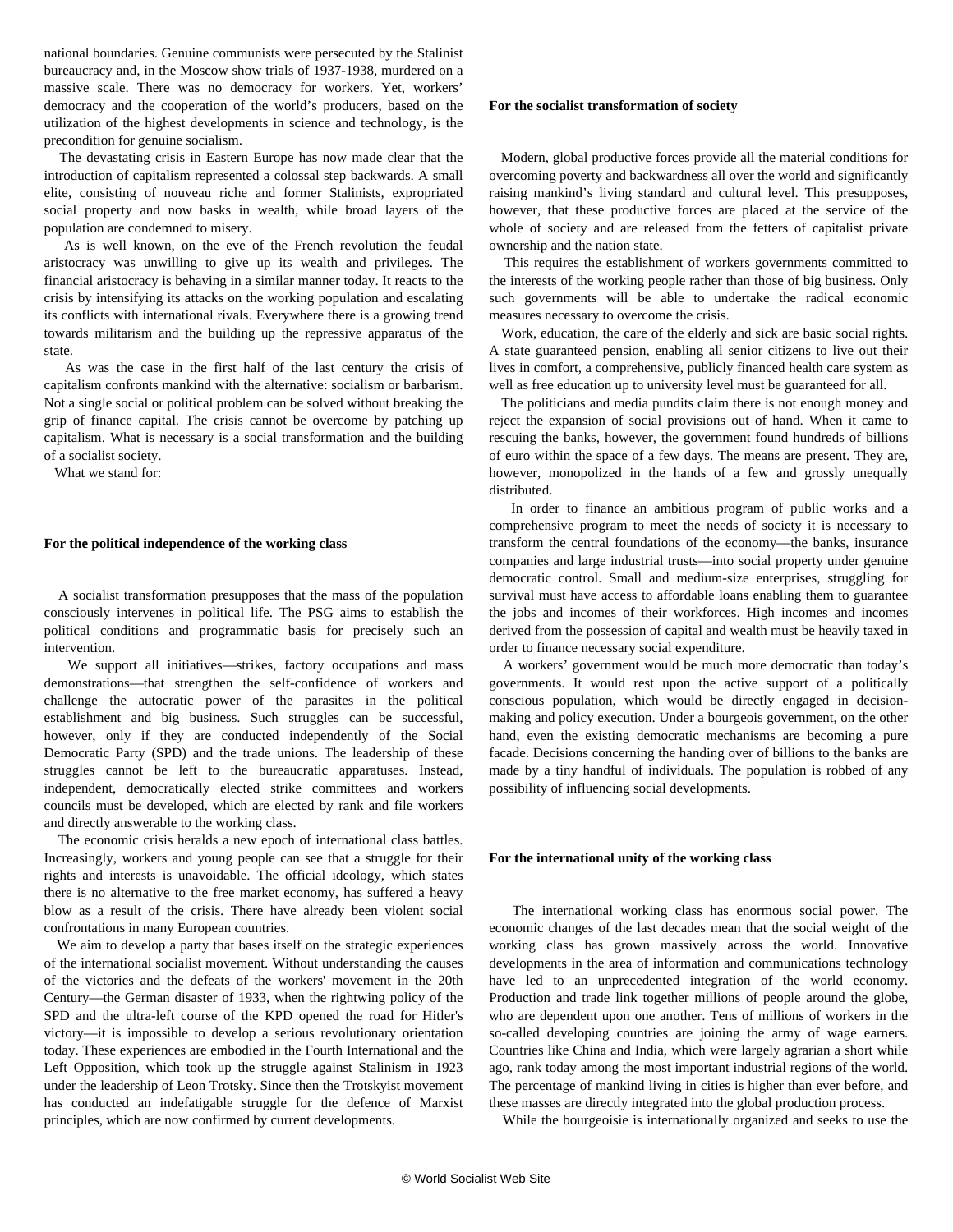global division of labour to exploit workers in low-wage regions, the working class lacks an international strategy to defend its jobs and living standards. The trade unions strive to split the international working class by limiting their struggles to the framework of national states, playing off one factory against another, and stirring up protectionism and nationalism.

 As a section the Fourth International, the PSG fights for the international unity of the working class. In order to meet the attacks undertaken by the global corporations, workers must unite worldwide. We are decisively opposed to all attempts to drive a wedge between German and foreign workers inside the country or to instigate German workers against their colleagues in Eastern Europe or Asia.

#### **For the United Socialist States of Europe**

 The institutions of the European Union, including the European parliament, increasingly function openly as the lackeys of the European great powers and the most influential sections of big business. The European governments use the EU to shift the burden of the financial and economic crisis onto the backs of the population. This is facilitated by the competition regulations emanating from Brussels, the systematic dismantling of democratic rights and the establishment of a European police state. The European Commission is synonymous with deregulation, liberalisation and the destruction of workers' rights.

 The PSG rejects the European Union, its institutions and its planned constitution. We do so from the standpoint of international socialism, not nationalism. The progressive unification of Europe is possible only on a socialist basis. The progressive unification of Europe is only possible on a socialist basis. The overcoming of national borders combined with the utilisation of the continent's technical and cultural resources would provide the basis for overcoming poverty and backwardness and elevate living standards throughout Europe.

#### **For the defence of democratic rights**

 The defence of social achievements is inseparably bound up with the defence of democratic rights. The PSG opposes the dismantling of basic democratic rights, which is taking place ever more rapidly under the pretext of countering "terrorism." The ruling elite and its political representatives are seeking to destroy elementary democratic rights in preparation for coming class struggles. Over a hundred laws have been amended in the context of a series of anti-terror packages. The powers of the security forces—secret services, police, federal border police—have been expanded and their budgets increased. Broad layers of the population are subjected to routine supervision by dragnets, on-line monitoring and limits placed on data protection.

 Workplace democracy is excluded as long as social wealth remains concentrated in just a few hands, the press and media remain under the control of the big corporations, and education and culture are the privilege of a tiny elite. Under these conditions, there can be no talk of any real democracy. The cuts being carried out in the spheres of culture and arts education are causing immeasurable damage to society, and there is an incontestable link between the glorification of militarism, nationalism, brutality and egotism and the rejection of the artistic and cultural inheritance of earlier times.

#### **For the rights of refugees and immigrants**

 The inhuman attacks on refugees and immigrants are a spearhead for the destruction of democratic rights for all. Thousands die annually attempting to cross the borders into Europe. Detention without a court order pending deportation, internment camps, the tearing apart of families and the lack of political and social rights are part of everyday life for refugees in Europe.

 European workers cannot defend their own democratic rights without defending those of the millions of refugees and immigrants who live on the continent. The witch hunting of immigrants serves to divide and paralyse the working class. Refugees and immigrants are a significant component of the working class and will play an important role in the coming class battles.

#### **Against militarism and war**

 The economic crisis has not only intensified social contradictions in every country but also led to an escalation of international conflicts. In the course of the wars in Iraq and Afghanistan fierce conflicts have broken out over control of the strategically central, oil-rich regions of the earth. And although the German army was responsible for drowning the world in blood on two occasions in the past century, the German army is once again fighting on the front line to defend the interests of the economic elite.

 With the escalation of the Afghanistan deployment, German foreign policy is not only resorting to increasingly brutal measures, the military high command is also reasserting itself as an independent political factor. The decision to use mortars and tanks against insurgents for the first time since the Second World War was made by the German army high command without consulting the Bundestag. Such decisions lie in the hand of the generals, declared German army general Wolfgang Schneiderhan.

 With its military deployment in Afghanistan, the German bourgeoisie is pursuing imperialist interests, such as the protection of its power supply. This inevitably leads to conflicts with Germany's provisional allies. As financial and economic problems grow, the self-interests of each nationally based clique of capitalists is what predominates in London, Paris and Berlin. All-embracing protectionism is a preliminary stage to economic wars and eventually military conflicts between the great powers.

 The struggle against war cannot be separated from the social question, i.e., from a fight against the roots of militarism in the capitalist system. War cannot be stopped with moral indignation. The example of the Greens clearly showed how quickly such pacifism is transformed into its opposite under conditions of aggravating international conflicts.

 Workers must develop their own joint international answer to the drive towards war. We demand the immediate closure of all US-bases on German soil, the dissolution of NATO and the withdrawal of all foreign, in particular German troops, from the Balkans, the Middle East, Afghanistan and Africa.

#### **Vote for the Socialist Equality Party**

Vote for the Socialist Equality Party on September 27 to demonstrate